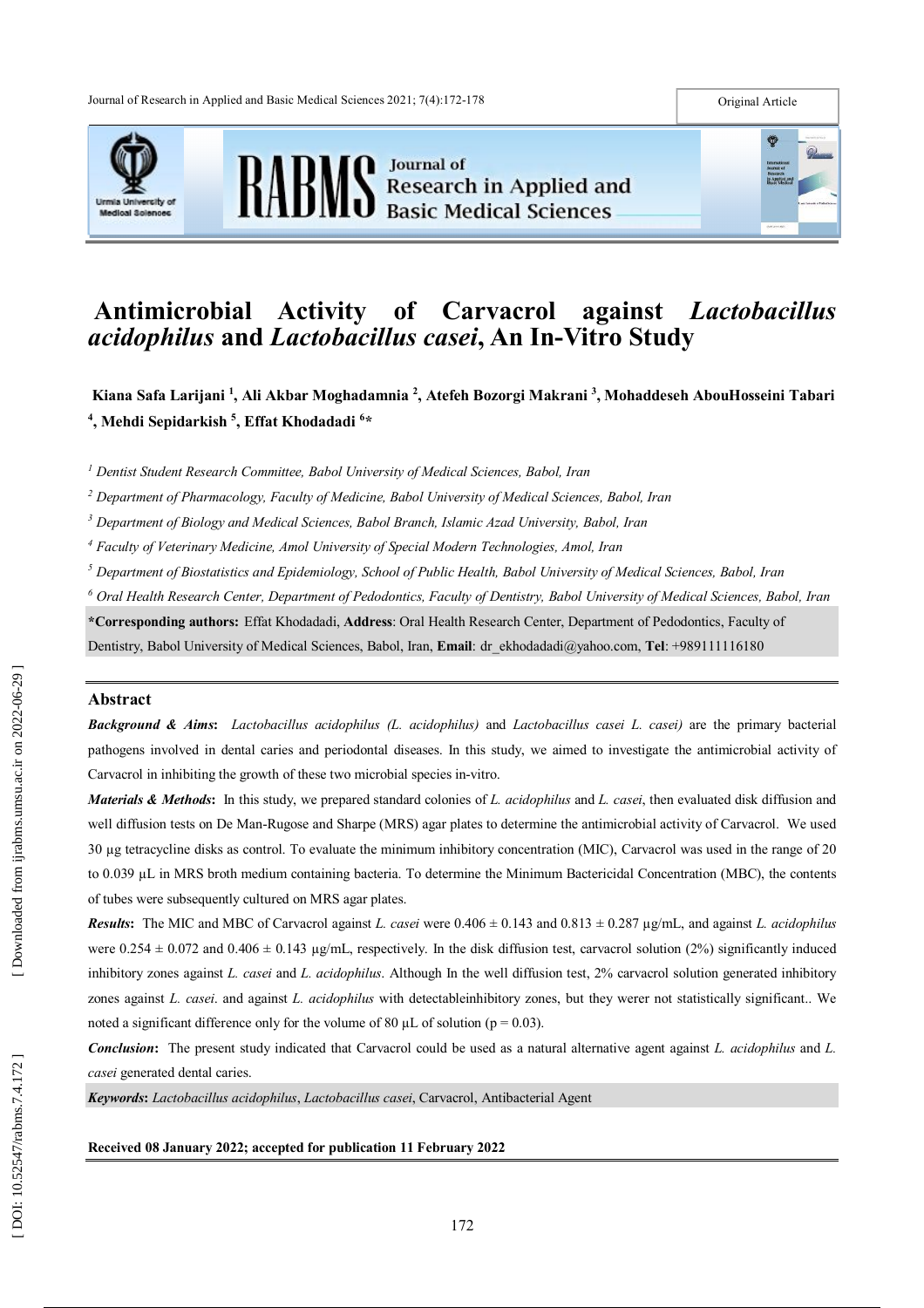## **Introduction**

Dental caries is one of the most prevalent chronic diseases of people worldwide (1). During dental caries, enamel, dentin, and cement may dissolve by decalcification. The eventual outcome of caries is determined by the dynamic balance between pathological factors and protective factors. Pathological factors include acidogenic bacteria, inhibition of salivary function, and frequently ingestion of fermentable carbohydrates, which leads to demineralization. On the other hand, protective factors include salivary level and quality, antibacterial agents, fluoride from external sources, and the selected dietary component may lead to remineralization (2). It is believed that *Streptococcus mutants* is the main factor that initiates caries and a critical factor of enamel decay. The bacteria of the genus *Lactobacilli* are also essential in further caries development, especially in the dentin (1). *Lactobacilli* are the most important bacteria that contribute to dental caries (3 -7). Oral *Lactobacillus* species include: *L. acidophilus, L. casei, L. fermentum, L. delbrueckii, L. Plantarum, L. jensenni, L. Brevis, L. salivarius,* and *L. gasseri* (1, 2). *Lactobacilli* were isolated in 54% of children aged 3 to 4 years with caries and 7% without caries. About 48% of the *lactobacilli* in dental plaques relate to *L. casei*, and 9.6% relate to *L. acidophilus* (7). Dental caries often occur in absence of *lactobacilli* but could not occur without *S. mutants* (8). Chemical plaque control methods, such as chlorhexidine or sodium fluoride, can prevent dental caries and limit the growth and formation of biofilms by cariogenic microorganisms in the oral cavity. Chemical agents are the most common antimicrobial agents, but because of some limitations including microbial resistance, side effects such as vomiting, diarrhea, and postoperative complications, their popularity is low (9 -12). The mentioned limitations led to alternative herbal agents because of the their lower cost, fewer side effects, increasing trend in consumers' belief that natural products are harmless and safe (12), and growing demand for natural origin preparations (13 -18). Carvacrol is a monoterpene phenol substance found in aromatic plants such as

oregano and thyme. Studies showed that Carvacrol has various biological and pharmacological properties such as antioxidant, antibacterial, antifungal, anticancer, anti -inflammatory, immunomodulator, liver protection, and vasorelaxant (19). Carvacrol disintegrates structure and depolarizes the bacterial cell wall, which leads to bacterial cell leakage and death. Carvacrol also interacts with bacterial metabolic enzymes in low doses and lowers their function (20). Carvacrol is generally consumed safely, and is approved by the US Food and Drug Administration (FDA) as food additive. Furthermore, it is used as flavoring agents in alcoholic beverages, chewing gum, and so forth by the Council of Europe (21).

In this study, we investigated the antibacterial activity of Carvacrol, a Generally Recognized as Safe (GRAS) compound (22), against common bacteria *L. casei* and *L. acidophilus* as two main bacteria involved in dental caries. Silveria et. al. studied the antibacterial effect and efflux pump reversal of thymol and Carvacrol against the s*taphylococcus*. These compounds had significantly antibacterial effect against the tested strains of *staphylococcus*, however, the efflux pump inhibition was not detected. Previous studies demonstrated that phenolic -rich extracts from edible plants showed antimicrobial effects against different pathogens (23). Chan et. al. conducted a study to investigate the impact of six phenolic -rich extracts on five food -borne bacteria. The results revealed that Carvacrol, the main phenolic compound of the selected herbal extracts, showed an antibacterial effect against the food -borne pathogens involved in this study. Based on the characteristics of Carvacrol mentioned above and because that there were limited studies on the impact of synthetic Carvacrol (not as a combination of herbal extracts) againt *L. casei* and *L. acidophilus*, we aimed to fill in the existing gap by designing the current study (24) . .

## **Materials & Methods**

#### **Study design :**

In the present study, we purchased standard samples of *L. acidophilus* (DSM 20079) and *L. casei*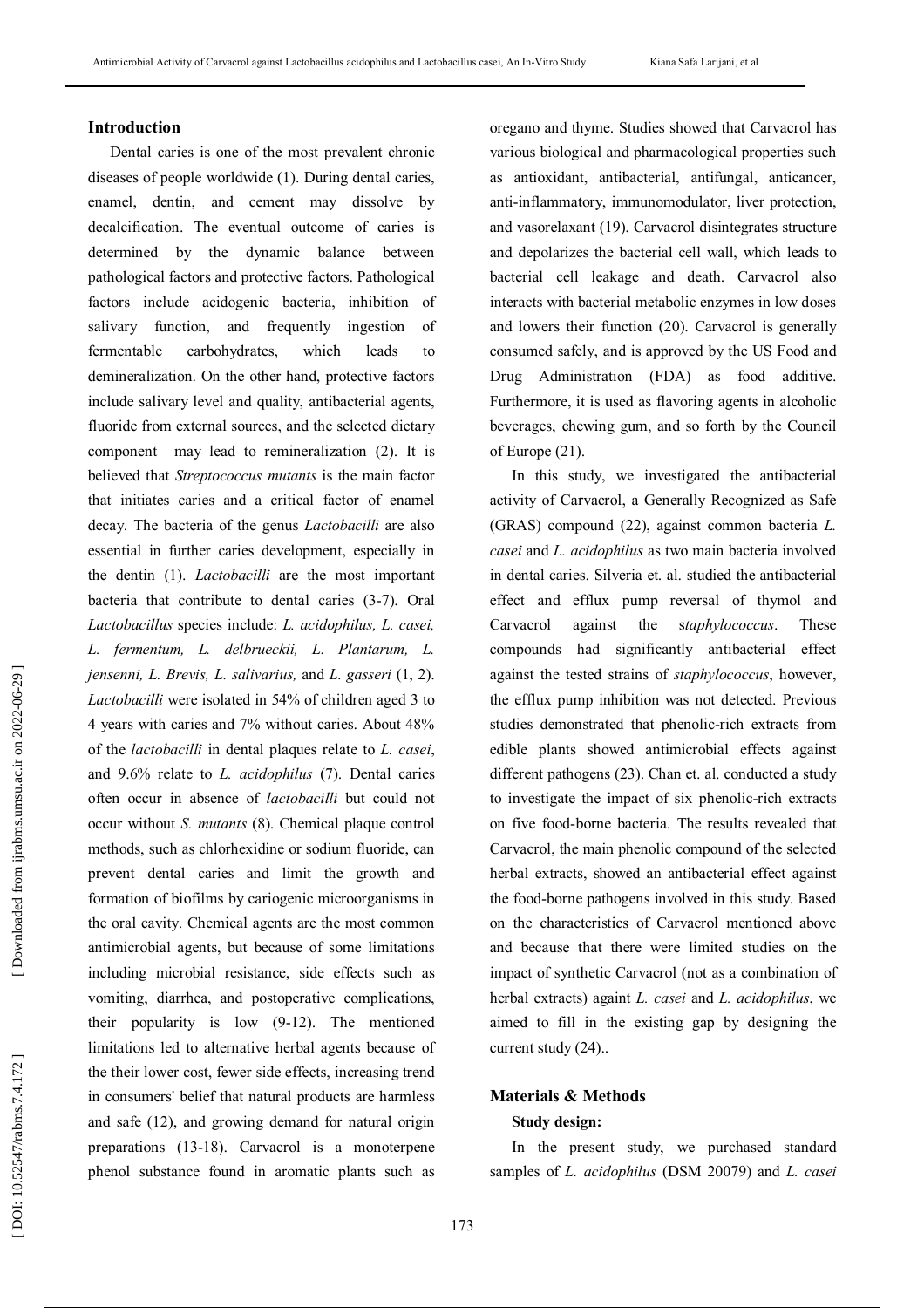(ATCC 39392) from the Iranian Research Organization for Science and Technology (IROST -Iran) and Carvacrol purified up to 98% from Sigma Aldrich - Germany. Dimethyl Sulfoxide (scharlau -Spain) was used as dilution agent. MRS agar and MRS broth (Qlab -Canada) were used to cultivate both bacterial colonies. We then sequentially dissolved 67.15 and 55.15 gr of them in 1 -liter demineralized water at the boiling temperature (100 °C).We then covered the solutions with cotton to prevent vaporization. In the case of *L. acidophilus*, we used HCLO3 to lower the solution pH from 6.5 to 5.5 to trigger *its* growth. All four solutions along with micropipette tips were sterilized in an Autoclave with a degree of 121 °C for 15 minutes. After cooling to 37 °C, the MRS agar solutions were transferred in plastic plates and kept in a 4 °C refrigerator for two hours. MRS broth solutions were then transmitted to experimental tubes.

The pure lyophilized ampoules containing microorganisms were firstly disinfected with alcohol 70%, and 1 mL of distilled water was added to the ampoules and mixed to make microbial suspensions. 1 mL of suspensions was then added to experimental tubes containing MRS broth. the experimental tubes with a Gaspak (Merck -Germany) in an anaerobic jar were incubated at 37 °C temperature. Fresh cultures were grown after 72 h for *L. acidophilus* and 48 h for *L. casei* .

Turbidity appearance in experimental tubes after the incubation period was equal with bacterial growth. Sampling from experimental tubes was conducted with sterile cotton swabs and cultured in MRS agar plates linearly. The plates were incubated in the same method and in the same period to induce bacterial colonies proliferation.

## **Minimum inhibitory concentration (MIC) and minimum bactericidal concentration (MBC) :**

For MIC and MBC test, 3 -4 colonies were sampled using sterile inoculation needle and transferred to 1 mL physiologic serum. The solution was then mixed on the vortex with an orbital shaking manner to make a suspension known as 0.5 McFarland. Turbidity was equal to  $1.5 \times 10^{-8}$  bacteria which is appropriate for bacterial growth. Firstly 1 mL of MRS broth solution was added to each one of 12 experimental tubes, then 1 mL solution of Carvacrol (4%) was added to the first tube. 1 mL of first tube solution was isolated and added to the second tube, then 1 mL of the second tube was isolated and added to the third tube, and this process continued until the last tube (except the 11th tube). The 11th tube as the positive control was without Carvacrol (containing 100 µL DMSO (Dimethyl sulfoxide) like the first tube), and the 12th tube was negative control without bacteria. Then 10 µL of each microbial suspension were isolated with a micropipette and added to 1 to 11 tubes. After 48 h Incubation at 37 °C under anaerobic conditions, MIC was investigated by macroscopic transparency changes in the tubes. All tubes were cultured in MRS agar plates and incubated for 48 -72 h at 37 °C temperature to investigate anaerobic growth for MBC.

#### **Well diffusion test :**

For well diffusion test, 10 µL of each microbial suspension were cultured in MRS agar plates with sterile cotton swabs. We then used warm micropipette tips to create wells with a diameter of 8 mm in MRS agar plates, and added 80, 90, 100, and 110 µL solutions (2% carvacrol) to each well. For the disk diffusion test, 20, 30, 40 and 50  $\mu$ L solution (2%) carvacrol) were added on sterile blank disks (Padtan teb -Iran) and incubated for 30 min. Paper disks were then placed on the "Lawn" of bacteria. In these plates, Antibiotic disks containing 30 µg Tetracycline, (Padtan teb -Iran) was added as a control. Four plates were incubated for 48 -72 h, and the growth Diameter of the Inhibition Zone (DIZ) beyond disks and wells was measured. The standard diameter of disks was 6 mm, and DIZ more than 8 mm were categorized as bacterial growth inhibition.

#### **Data Analysis :**

Data were obtained and recorded in IBM SPSS 25.0 (IL, Chicago, USA) software. Data were reported as mean  $\pm$  standard deviation. Intergroup analyzes were conducted using One Way ANOVA and Tukey test. Significance was recorded as  $p < 0.05$ .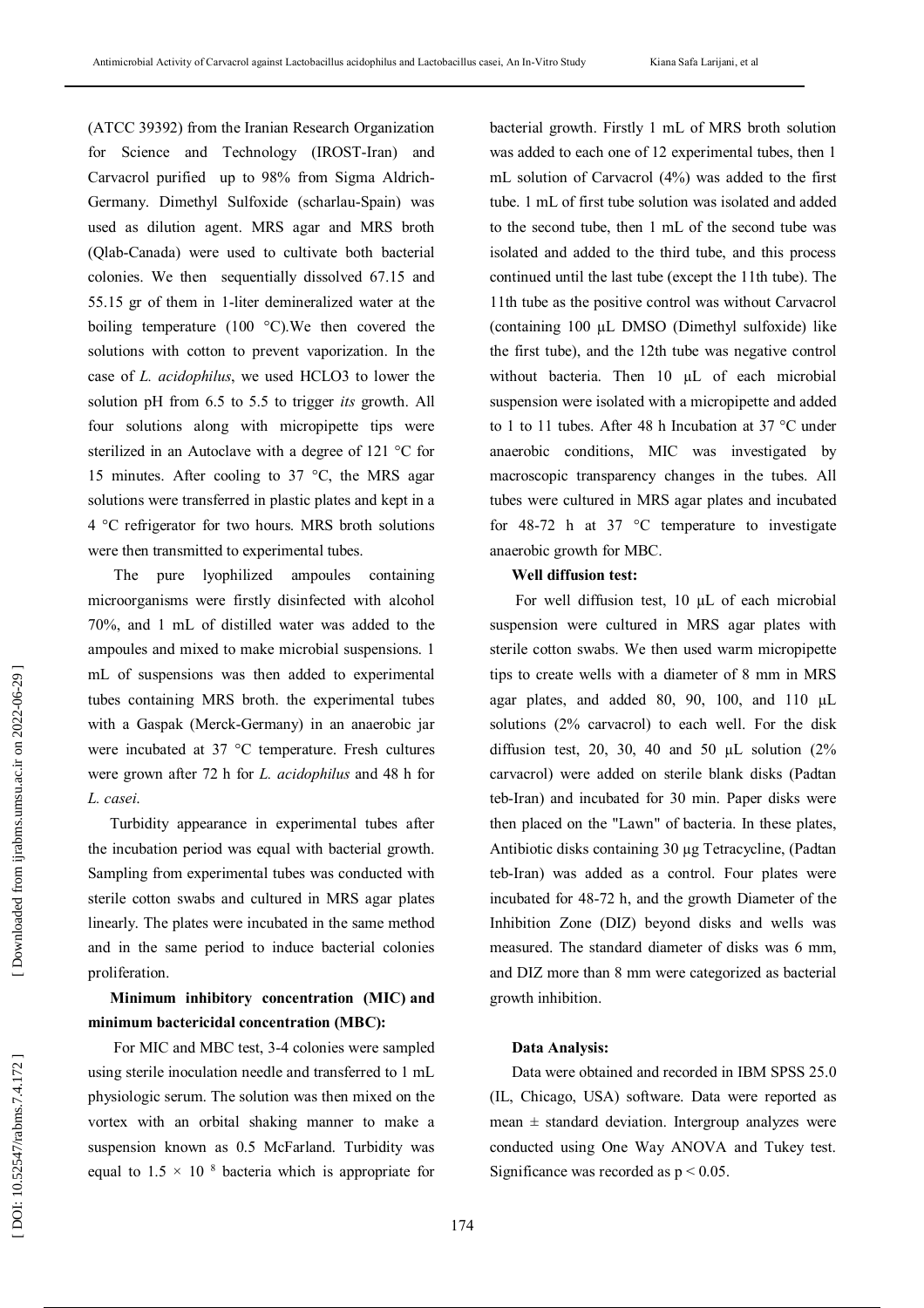## **Results**

The results of this study are presented in Tables 1 and 2. In the present study on the two species *L. casei* and *L. acidophilus*, all MIC and MBC experiments with 20 to 0.039 µL volumes of carvacrol, DIZ test with disk, and well diffusion test with 2.2 to 0.4 µL volumes of Carvacrol were done in triplicate.. Also, growth DIZ was measured in both disk and well

diffusion, and compared with the control group (30 µg Tetracycline). The results in 3 rounds in the well diffusion test were 20, 24, and 21 mm for *L. casei* and 21, 19, and 22 mm for *L. acidophilus*, compared to the control group. In the disk diffusion test, the growth DIZ for *L. casei* was 20, 25, and 25 mm, and in for *L. acidophilus* was 18, 19, and 20 mm, compared to the control group.

|  | Table 1. Antimicrobial efficacy of different concentrations of carvacrol against L. casei |  |
|--|-------------------------------------------------------------------------------------------|--|
|  |                                                                                           |  |

| Parameter                          | L.casei           | p-value                |
|------------------------------------|-------------------|------------------------|
|                                    | $(Mean \pm SD)$   |                        |
| MIC (µg/mL)                        | $0.406 \pm 0.143$ | $N/A^a$                |
| $MBC (\mu g/mL)$                   | $0.813 \pm 0.287$ | $N/A^a$                |
| $DIZb$ in Well Diffusion Test (mm) | $16 \pm 2.82$     | N/S <sup>c</sup>       |
| 80 μL (2% Carvacrol)               |                   |                        |
| DIZ in Well Diffusion Test (mm)    | $18.33 \pm 1.24$  | N/S                    |
| 90 μL (2% Carvacrol)               |                   |                        |
| DIZ in Well Diffusion Test (mm)    | $20.5 \pm 1.5$    | N/S                    |
| $100 \mu L$ (2% Carvacrol)         |                   |                        |
| DIZ in Well Diffusion Test (mm)    | $20.5 \pm 1.5$    | ${\rm N/S}$            |
| $110 \mu L$ (2% Carvacrol)         |                   |                        |
| DIZ in Disk Diffusion Test (mm)    | $12.66 \pm 1.24$  | $< 0.001$ <sup>d</sup> |
| $20 \mu L$ (2% Carvacrol))         |                   |                        |
| DIZ in Disk Diffusion Test (mm)    | $11.33 \pm 0.94$  | ${}< 0.001$            |
| 30 μL (2% Carvacrol))              |                   |                        |
| DIZ in Disk Diffusion Test (mm)    | $13 \pm 0.81$     | ${}< 0.001$            |
| 40 μL (2% Carvacrol)               |                   |                        |
| DIZ in Disk Diffusion Test (mm)    | $16 \pm 0.81$     | 0.002                  |
| 50 μL (2% Carvacrol)               |                   |                        |

a. Not Applicable, b. Diameter of Inhibition Zone (DIZ), c. Not Significant, d. Intergroup comparison with the control group in *L. casei* using Tukey test

**Table 2.** Antimicrobial efficacy of different concentrations of carvacrol against *L. acidophilus*

| Parameter                           | L.acidophilus     | p-value          |
|-------------------------------------|-------------------|------------------|
|                                     | $(Mean \pm SD)$   |                  |
| MIC $(\mu g/mL)$                    | $0.254 \pm 0.072$ | $N/A^a$          |
| $MBC (\mu g/mL)$                    | $0.406 \pm 0.143$ | N/A              |
| $DIZ^b$ in Well Diffusion Test (mm) | $17 \pm 0.81$     | 0.03             |
| $80 \mu L$ (2% Carvacrol)           |                   |                  |
| DIZ in Well Diffusion Test (mm)     | $19.33 \pm 0.47$  | N/S <sup>c</sup> |
| 90 µL $(2\%$ Carvacrol)             |                   |                  |
| DIZ in Well Diffusion Test (mm)     | $20 \pm 0.81$     | N/S              |
|                                     |                   |                  |

[Downloaded from ijrabms.umsu.ac.ir on 2022-06-29]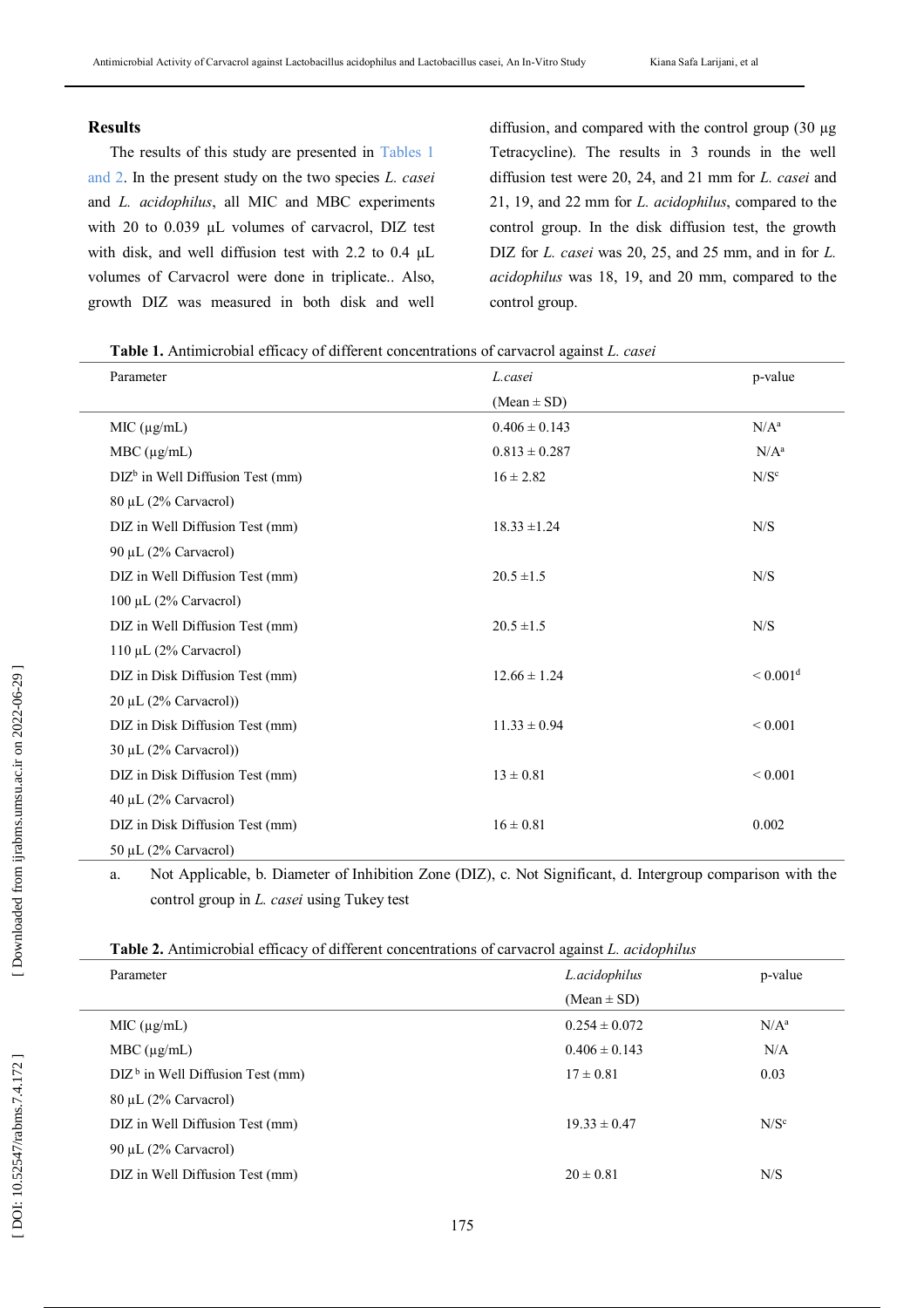| 100 µL $(2\%$ Carvacrol)        |                  |                      |
|---------------------------------|------------------|----------------------|
| DIZ in Well Diffusion Test (mm) | $19 \pm 1.41$    | N/S                  |
| 110 µL $(2\%$ Carvacrol)        |                  |                      |
| DIZ in Disk Diffusion Test (mm) | $12 \pm 0.81$    | < 0.001 <sup>d</sup> |
| $20 \mu L$ (2% Carvacrol)       |                  |                      |
| DIZ in Disk Diffusion Test (mm) | $12.66 \pm 0.47$ | ${}_{0.001}$         |
| $30 \mu L$ (2% Carvacrol)       |                  |                      |
| DIZ in Disk Diffusion Test (mm) | $13.33 \pm 0.47$ | ${}_{0.001}$         |
| $40 \mu L$ (2% Carvacrol)       |                  |                      |
| DIZ in Disk Diffusion Test (mm) | $14 \pm 0.81$    | ${}_{0.001}$         |
| 50 µL $(2\%$ Carvacrol)         |                  |                      |

a. Not Applicable, b. Diameter of Inhibition Zone (DIZ), c. Not Significant d. intergroup Comparison with the control group in L. acidophilus using Tukey test

MIC of Carvacrol against *L. acidophilus* was 0.254  $\pm$  0.072 µg/mL and for *L. casei* was 0.406  $\pm$  0.143 µg/mL Also, MBC against *L. acidophilus* was 0.406 ± 0.143 µg/mL and for *L. casei* was 0.813 ± 0.287 µg/mL. These findings are illustrated in Tables 1 and 2. Results for Growth DIZ in disk diffusion test showed a significant difference between the control groups in all concentrations ( $p < 0.05$ ). Results for growth DIZ in well diffusion test showed a significant difference only between the control group and the volume of 80 µL carvacrol solution (2%). In other concentrations, DIZwas determined but was not significant.

### **Discussion**

As the primary food and water consumption access, the oral cavity is constantly exposed to irritants, pollutants, and disease factors (25). Decayed teeth are one of the most prevalent chronic disorders affecting people worldwide (1). Dental biofilm initiates dental caries, and it is associated with specific types of bacteria, mainly *streptococcus mutants* and *Lactobacilli* (4). According to Badet et. al. (26), *lactobacillus acidophilus* and *Lactobacillus casei* are the most common *Lactobacilli* species on bacterial plaque. A significant number of aromatic plants such as thyme and oregano produce a monoterpene phenol called Carvacrol. Carvacrol (C10H14O) had various biological and pharmacological characteristics, including antibacterial and antifungal effects (19). Our

antibacterial effect against *L. acidophilus* than *L. casei.* Two studies by Chandra S. Mathela et. al. (27) in India and Soon -Nang Park et. al. (32) in South Korea evaluated the effect of Carvacrol against *S. mutants* as the most important bacteria that triggers dental caries. We aimed to study the impact of Carvacrol against *Lactobacilli* as a critical contributory bacterium in tooth decay. A study by Machado et. al. indicated that Thymbra capitata essential oil thatconstituted by Carvacrol 75%, showed an MIC level of 2.5 µg/mL against *L. casei* (ATCC393) and *L. acidophilus*  (KS400). The results are probably due to the differences in strains, Carvacrol concentration, and the test method.

results indicated that carvacrol showed ≥ 98% more

Disk diffusion test for Carvacrol (19.52 mg/mL) showed significant growth of DIZ against *L. acidophilus* and *L. casei* (Table 1, 2). In a study done by Manconi et al., 15 µL of each thymus essential oil extraction formulation mainly consisted of 817 mg/mL Carvacrol was used for the disk diffusion test. The mean diameter of the inhibition halo of thymus essential oil extraction formulations against *L. acidophilus* (ATCC4365) was 9.6 mm (28). The difference in the diameter of inhibition halo between this study and our experiment was due to the difference in the volume of the Carvacrol (29). Chan et al. dissolved 20 µL/cup of six phenolic -rich extracts and indicated that the inhibition halo was not established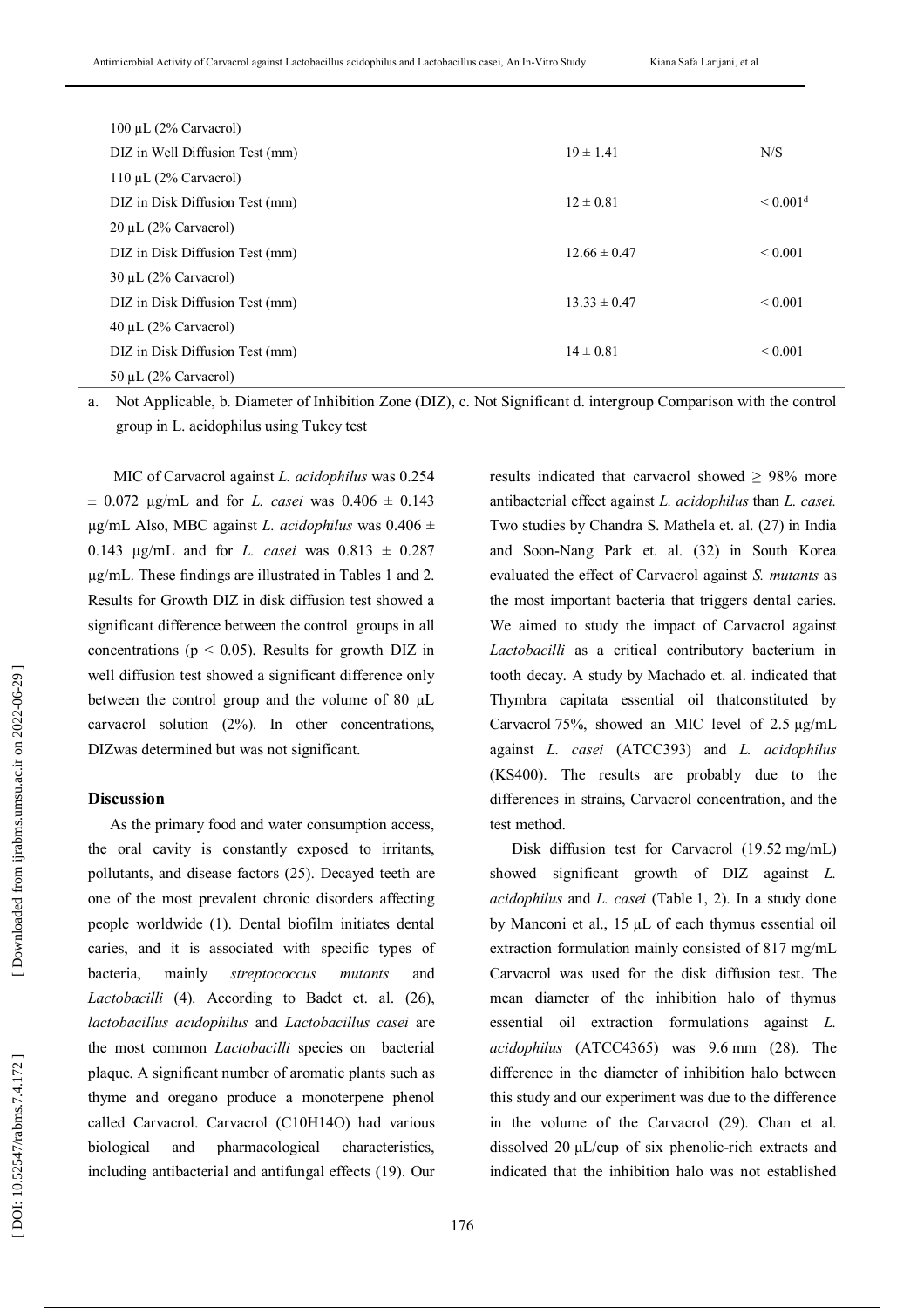for *L. acidophilus* (CSCC2400) and *L. casei* (ASCC290) (30). However, in the control groups of Gentamicin (20  $\mu$ g) and Ampicillin (20  $\mu$ g), the diameter of inhibition halo of them was measured as  $21.3 \pm 1.15$  and  $15 \pm 1$  mm for *L. acidophilus* and 19.7  $\pm$  0.58 and 15.3  $\pm$  1.15 mm for *L. casei*, respectively. In our study, prefabricated Tetracycline control disks (30 µg) were used, and the measured inhibition halo diameter against *L. acidophilus* and *L. casei*  $19 \pm$  were 0.81 and  $23.3 \pm 2.35$  mm, respectively. MIC levels for phenolic -rich extracts for five *lactobacillus* bacteria species were more than 2500  $\mu$ g/mL. In summary, the extracts used in this study did not have any antibacterial effect on the five groups of lactic acids. Silveria et. al. evaluated the antimicrobial effect of Carvacrol and thymol against *staphylococcus aureus* (MIC of Carvacrol against *staphylococcus aureus* was measured 256 µg/mL). They used tetracycline for the control group (MIC =  $128 \mu g/mL$ ). A combination of Carvacrol and tetracycline reported to have an antagonistic effect (23). Aimmo et. al. studied six *L. acidophilus* strains and six *L. casei* isolated from dairy and pharmaceutical products. The MIC of tetracycline against the *L. casei* and *L. acidophilus* strains were 16 and 4 µg/mL, respectively. Therefore, our antimicrobial material in a smaller volume affected the two strains of bacteria and was more effective than tetracycline (30).

## **Conclusion**

According to the present in -vitro study, Carvacrol can be used as an alternative agent for chemical antimicrobials to encounter *L. acidophilus* and *L. casei*. Further investigations are suggested for evaluating the antimicrobial activity of Carvacrol in the in -vivo studies.

## **Acknowledgments**

The authors would like to thank Dr. Mohammad Reza Youssefi (Associate professor of veterinary parasitology) and Dr. Masoud Hashemi Karoei (Assistant Professor of veterinary mycology) for suggestions and recommendations.

## **Conflict of interest**

The authors have no conflict of interest in this study.

## **References**

- 1. Karpiński TM, Szkaradkiewicz AK. Microbiology of dental caries. J Biol Earth Sci 2013;3(1):M21 -4.
- 2. Featherstone J. The continuum of dental caries evidence for a dynamic disease process. J. Dent. Res 2004;83(1\_suppl):39 -42.
- 3. Carminative T. A review on antimicrobial activity of vegetables, herbs and spices against cariogenic bacteria. Res J of Bio 2016;4(4):12 -20.
- 4. Tanzer JM, Livingston J, Thompson AM. The microbiology of primary dental caries in humans. J. Dent. Educ 2001;65(10):1028 -37.
- 5. Staat RH, Gawronski TH, Cressey DE, Harris RS, Folke LE. Effects of dietary sucrose levels on the quantity and microbial composition of human dental plaque. J. Dent. Res 1975;54(4):872 -80.
- 6. Tanzer J, Freedman M, Fitzgerald R, Larson R. Diminished virulence of glucan synthesis -defective mutants of Streptococcus mutans. Infect. Immun 1974;10(1):197 -203.
- 7. Holbrook W, De Soet J, De Graaff J. Prediction of dental caries in pre -school children. Caries Res 1993;27(5):424 -30.
- 8. Ikeda T, Sandham H, Bradley Jr E. Changes in Streptococcus mutans and lactobacilli in plaque in relation to the initiation of dental caries in Negro children. Arch. Oral Biol 1973;18(4):555 -66.
- 9. Brookes ZL, Bescos R, Belfield LA, Ali K, Roberts A. Current uses of chlorhexidine for management of oral disease: a narrative review. J. Dent 2020:103497.
- 10. Shekar BRC, Nagarajappa R, Suma S, Thakur R. Herbal extracts in oral health care -A review of the current scenario and its future needs. Pharmacogn Rev 2015;9(18):87.
- 11. Palombo EA. Traditional medicinal plant extracts and natural products with activity against oral bacteria: potential application in the prevention and treatment of oral diseases. Evid. -based Complement. Altern Med 2011;2011.